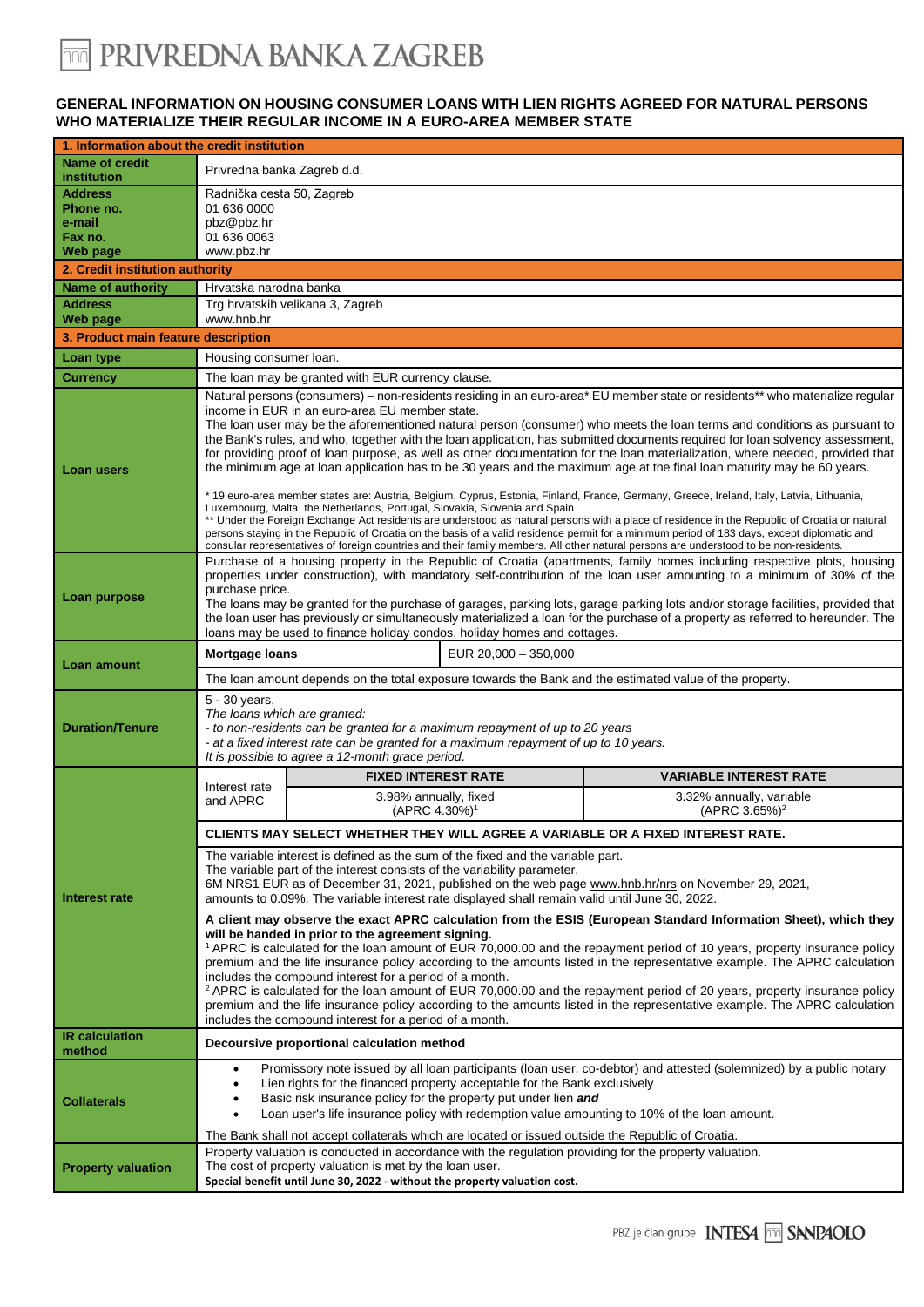## **THE PRIVREDNA BANKA ZAGREB**

| <b>Loan utilization</b><br>method                                        | The loan is discharged as a cashless transaction into the seller's account at the intermediate exchange rate of the CNB on the<br>day of discharge.                                                                                                                                                                                                                                                                                                                                                                                                                                                                                                                                                                                                                                                                                                                                                                                                                                                                                                                                                                                                                                                                                                                                                                                                                                                                                                                                                                                                                                                                                                                                                                                                                                                                                                                                                                                                                                                                                                                                                                                                                                                                                                                                                                                                                                                                                                                                                                                      |  |  |  |  |
|--------------------------------------------------------------------------|------------------------------------------------------------------------------------------------------------------------------------------------------------------------------------------------------------------------------------------------------------------------------------------------------------------------------------------------------------------------------------------------------------------------------------------------------------------------------------------------------------------------------------------------------------------------------------------------------------------------------------------------------------------------------------------------------------------------------------------------------------------------------------------------------------------------------------------------------------------------------------------------------------------------------------------------------------------------------------------------------------------------------------------------------------------------------------------------------------------------------------------------------------------------------------------------------------------------------------------------------------------------------------------------------------------------------------------------------------------------------------------------------------------------------------------------------------------------------------------------------------------------------------------------------------------------------------------------------------------------------------------------------------------------------------------------------------------------------------------------------------------------------------------------------------------------------------------------------------------------------------------------------------------------------------------------------------------------------------------------------------------------------------------------------------------------------------------------------------------------------------------------------------------------------------------------------------------------------------------------------------------------------------------------------------------------------------------------------------------------------------------------------------------------------------------------------------------------------------------------------------------------------------------|--|--|--|--|
| <b>Ancillary services</b>                                                | The loan user is under obligation to agree the property insurance policy for the entire duration of the mortgage, or during the<br>existence of the claim.<br>The Bank shall accept an insurance policy that meets the prescribed conditions, is issued by an insurance policy endorsed by<br>HANFA and as listed below:<br>ADRIATIC OSIGURANJE d.d., AGRAM LIFE osiguranje d.d., Allianz Hrvatska d.d., CROATIA osiguranje d.d., EUROHERC<br>osiguranje d.d., GENERALI OSIGURANJE d.d., GRAWE Hrvatska d.d., Groupama osiguranje d.d, HOK - OSIGURANJE d.d.,<br>Hrvatsko kreditno osiguranje d.d., MERKUR OSIGURANJE d.d., TRIGLAV OSIGURANJE d.d., UNIQA osiguranje d.d., Wiener<br>osiguranje Vienna Insurance Group d.d., Wüstenrot životno osiguranje d.d.<br>If the loan user contracts the insurance policy through the Bank as an insurance distributor, the Bank will make an informative<br>calculation of the insurance premium costs before the policy is contracted, as well as provide all other pre-contractual<br>documentation in accordance with insurance regulations to decide on acceptance of insurance conditions.                                                                                                                                                                                                                                                                                                                                                                                                                                                                                                                                                                                                                                                                                                                                                                                                                                                                                                                                                                                                                                                                                                                                                                                                                                                                                                                                                                                                |  |  |  |  |
| Loan repayment                                                           | The loan may be repaid in equal monthly annuities or monthly installments. An EUR currency clause loan shall be repaid in<br>HRK, by applying the intermediate exchange rate of the CNB as of the day of payment.                                                                                                                                                                                                                                                                                                                                                                                                                                                                                                                                                                                                                                                                                                                                                                                                                                                                                                                                                                                                                                                                                                                                                                                                                                                                                                                                                                                                                                                                                                                                                                                                                                                                                                                                                                                                                                                                                                                                                                                                                                                                                                                                                                                                                                                                                                                        |  |  |  |  |
| 4. Loan expenses                                                         |                                                                                                                                                                                                                                                                                                                                                                                                                                                                                                                                                                                                                                                                                                                                                                                                                                                                                                                                                                                                                                                                                                                                                                                                                                                                                                                                                                                                                                                                                                                                                                                                                                                                                                                                                                                                                                                                                                                                                                                                                                                                                                                                                                                                                                                                                                                                                                                                                                                                                                                                          |  |  |  |  |
| Loan application<br>processing fee                                       | No fee charged.                                                                                                                                                                                                                                                                                                                                                                                                                                                                                                                                                                                                                                                                                                                                                                                                                                                                                                                                                                                                                                                                                                                                                                                                                                                                                                                                                                                                                                                                                                                                                                                                                                                                                                                                                                                                                                                                                                                                                                                                                                                                                                                                                                                                                                                                                                                                                                                                                                                                                                                          |  |  |  |  |
| <b>Early loan repayment</b><br>fee                                       | No fee charged for early partial or full loan repayment.                                                                                                                                                                                                                                                                                                                                                                                                                                                                                                                                                                                                                                                                                                                                                                                                                                                                                                                                                                                                                                                                                                                                                                                                                                                                                                                                                                                                                                                                                                                                                                                                                                                                                                                                                                                                                                                                                                                                                                                                                                                                                                                                                                                                                                                                                                                                                                                                                                                                                 |  |  |  |  |
| <b>Other expenses</b>                                                    | Public notary costs (solemnization of the loan agreement, solemnization of the Promissory note, attestation of cancellation<br>clauses and the rest of credit documentation for which attested signing is prescribed by law).<br>Registration/cancellation of the lien rights to the benefit of the Bank for the property put under lien and the obtaining of a land<br>registry excerpt.<br>Property valuation costs.<br>Special benefit until June 30, 2022 - without the property valuation cost.<br>If a standing order was agreed, the fee shall be charged as pursuant to the Bank's Tariff.                                                                                                                                                                                                                                                                                                                                                                                                                                                                                                                                                                                                                                                                                                                                                                                                                                                                                                                                                                                                                                                                                                                                                                                                                                                                                                                                                                                                                                                                                                                                                                                                                                                                                                                                                                                                                                                                                                                                       |  |  |  |  |
| 5. Risks                                                                 |                                                                                                                                                                                                                                                                                                                                                                                                                                                                                                                                                                                                                                                                                                                                                                                                                                                                                                                                                                                                                                                                                                                                                                                                                                                                                                                                                                                                                                                                                                                                                                                                                                                                                                                                                                                                                                                                                                                                                                                                                                                                                                                                                                                                                                                                                                                                                                                                                                                                                                                                          |  |  |  |  |
| <b>Exchange rate</b><br>(currency) – for EUR<br>currency clause<br>loans | The exchange rate is formed under the influence of a financial market's supply and demand. Since the exchange rates and<br>variables affecting them constantly fluctuate, there is exchange rate risk present. Currency risk is the insecurity of local<br>currency's value compared to the foreign exchange value due to exchange rate changes. The exchange rate change may<br>actually reduce or increase the value ratio between two currencies and thus the amount of the agreed obligation. Therefore, it<br>is possible for the contractual obligation denominated in HRK to change due to the exchange rate fluctuation.                                                                                                                                                                                                                                                                                                                                                                                                                                                                                                                                                                                                                                                                                                                                                                                                                                                                                                                                                                                                                                                                                                                                                                                                                                                                                                                                                                                                                                                                                                                                                                                                                                                                                                                                                                                                                                                                                                         |  |  |  |  |
| Interest rate risk                                                       | Housing loan interest rate changes depend on:<br>the 6M NRS1 EUR fluctuation for loan with EUR currency clause<br>which is determined depending on the fluctuation within the Croatian banking sector.<br>The national reference rate (NRS) is the average cost of resources of the Croatian banking sector (banks and savings banks)<br>for a specific past period (of 3, 6, or 12 months), the source type (natural persons' deposits, deposits of non-financial sector<br>legal entities, all other banks' finance sources) and the relevant currency (HRK, EUR, USD, CHF), i.e. the NRS is an average<br>interest paid by the banking sector to obtain funds required for its lending activities and it is determined quarterly.<br>The 6-month NRS is calculated on basis of the data on natural persons' EUR deposits and it is marked as 6M NRS1 for EUR.<br>Over a specific period, the 6M NRS1 EUR may increase or decrease and therefore, and in accordance with the General terms<br>and conditions of Privredna banka Zagreb d.d., Zagreb in providing loans to natural persons and an individual loan agreement,<br>the interest rate will be changed as well. By agreeing a variable interest rate and by accepting the General terms and conditions<br>of Privredna banka Zagreb d.d., Zagreb in providing loan services to natural persons, a client shall also accept the variable<br>interest rate risk due to the change of the 6M NRS1 EUR over the course of the contractual relationship.<br>The Croatian National Bank calculates and publishes the NRS on its web page (www.hnb.hr/nrs) on basis of the data it disposes<br>of which were gathered for regulatory purposes (https://www.hnb.hr/statistika/statisticki-podaci/financijski-sektor/druge-<br>monetarne-financijske-institucije/kreditne-institucije/pokazatelji-poslovanja-kreditnih-institucija) in accordance with Art. 162 of<br>the Credit Institutions Act (OG, No. 159/2013.,19/2015.,102/2015.,15/2018.,70/2019.,47/2020., 146/20), together with the NRS<br>calculation methodology and the NRS publication calendar.<br>Should NRS no longer exist, the Bank shall use an interest rate (including any spread or adjustment) which could be formally<br>proposed by the regulator, i.e. authority as determined by the Act on Implementation of Regulation (EU) 2016/1011 on indexes<br>used as reference values, i.e. generally accepted market practice or financial industry proposals, of which PBZ shall timely<br>notify the client. |  |  |  |  |
| Job or partial income<br>loss risk                                       | Apart from the risk related to the exchange rate fluctuation and the interest rate change, there is the risk related to the loan<br>repayment due to possible income or partial income loss (job loss, personal income reduction etc.).                                                                                                                                                                                                                                                                                                                                                                                                                                                                                                                                                                                                                                                                                                                                                                                                                                                                                                                                                                                                                                                                                                                                                                                                                                                                                                                                                                                                                                                                                                                                                                                                                                                                                                                                                                                                                                                                                                                                                                                                                                                                                                                                                                                                                                                                                                  |  |  |  |  |
| <b>Consequences of</b><br>contractual<br>obligation non-<br>fulfillment  | If a client failed to meet contractual obligations, either due to losing their job or for another reason, prior to the cancelling of the<br>agreement, the Bank shall undertake collection measures of the outstanding receivables, which shall include, but shall not be<br>limited to, sending notifications and reminders, activating agreed collaterals (promissory note etc.), which might result in a<br>seizing/notarial procedure and sales of the property under lien etc. in the end.<br>On missing, i.e. late payments the Bank shall calculate and collect legal penalty interest, which applies in accordance with the<br>regulation. The penalty interest rate is determined for each half year, by increasing the average interest rate on the credit<br>balances granted for a period longer than a year to non-financial companies as calculated for the reference period preceding<br>the current half year, by three percentage points, and which on the day this General information were made amounted to 5.49%<br>annually. The average interest rate for the reference period is published by the Croatian National Bank on each January 1 (for<br>the period May 1 – October 31) and on July 1 (for the period November 1 – April 30) in the National Gazette.<br>In case the loan agreement was cancelled and/or forced collection procedure was initiated, actual costs may occur for the loan<br>user and they may be: the cost of initiating and managing forced collection procedure with a public notary, courts or Financial<br>Agency (legal and public notary costs incurred during a seizure and/or litigation procedure, advances, including fees and fees<br>calculated in accordance with tariffs, court fees), the cost of delivering legally enforceable seizures and other payments to<br>Financial Agency, the cost of fees with the purpose of insurer status checks with HZMO (Croatian Pension Insurance Institute)<br>and other registers, the cost of checking residence, as well as assets check with courts, legal entities and other authorities in                                                                                                                                                                                                                                                                                                                                                                                                                                     |  |  |  |  |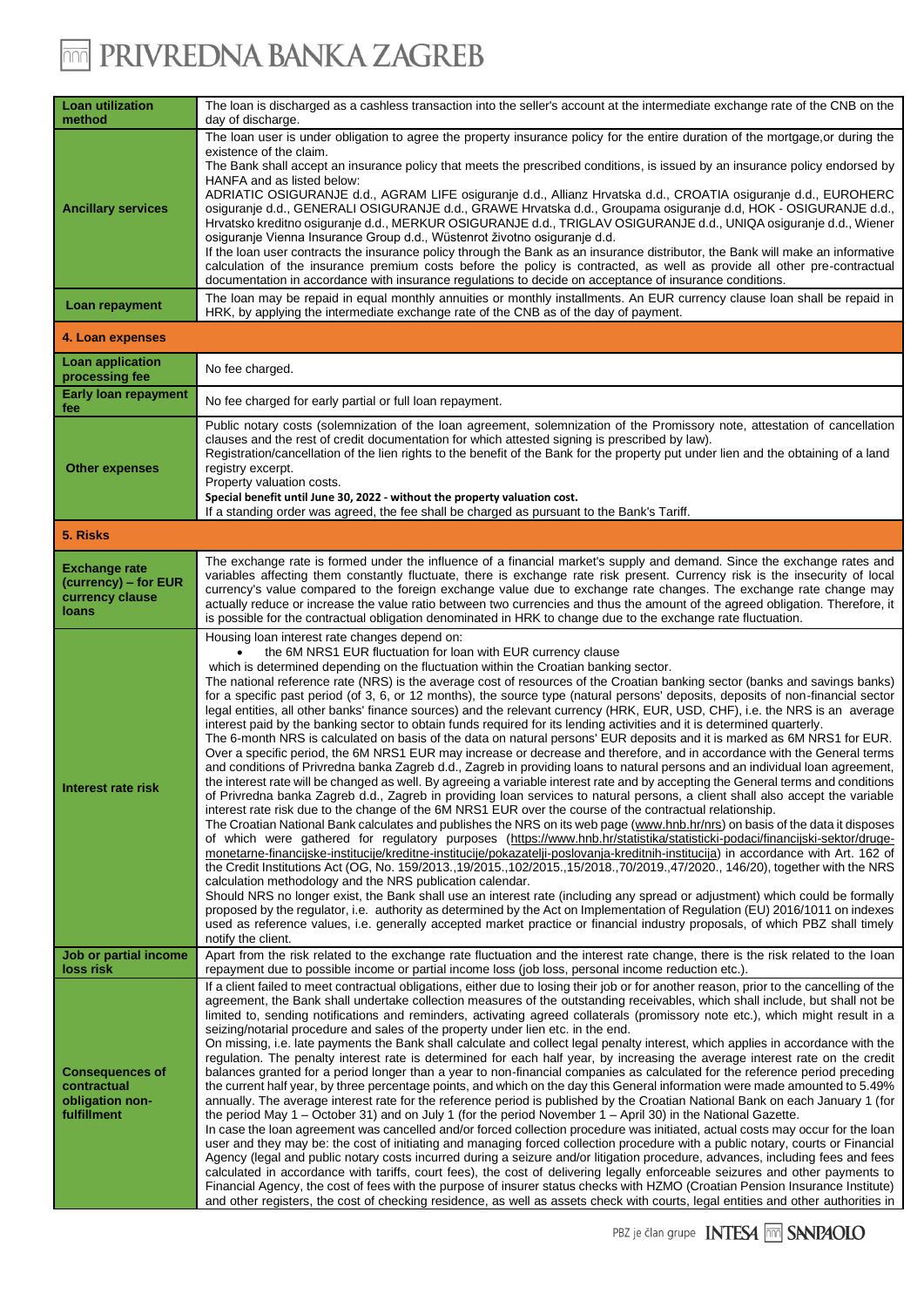### **THE PRIVREDNA BANKA ZAGREB**

|                                                                                                                                                                                         | accordance with the provisions of the Seizure Act managing records and registers, as well as any other costs incurred during<br>liability collection, the type and amount of which are determined by regulations, depending on the type of procedure, i.e.<br>respective court decision, possible litigation costs.                                                                                                                                                                                                                                                                                                                                                                                                                                                                                                                                                                                                                                                                                                                                                                                                                                                                                                                                                                                                                                                                                                                                                                                                                                                                                                                                                                                                                                                                                                                                                                                                                                                                                                                                                                                                                                                                                                                                                                                                                                                                                                                                                                                                                                                                                                                                                                                                                                                                                                                                                                                                                                                                                                                                                                                                                                                                                                                                     |  |  |  |  |
|-----------------------------------------------------------------------------------------------------------------------------------------------------------------------------------------|---------------------------------------------------------------------------------------------------------------------------------------------------------------------------------------------------------------------------------------------------------------------------------------------------------------------------------------------------------------------------------------------------------------------------------------------------------------------------------------------------------------------------------------------------------------------------------------------------------------------------------------------------------------------------------------------------------------------------------------------------------------------------------------------------------------------------------------------------------------------------------------------------------------------------------------------------------------------------------------------------------------------------------------------------------------------------------------------------------------------------------------------------------------------------------------------------------------------------------------------------------------------------------------------------------------------------------------------------------------------------------------------------------------------------------------------------------------------------------------------------------------------------------------------------------------------------------------------------------------------------------------------------------------------------------------------------------------------------------------------------------------------------------------------------------------------------------------------------------------------------------------------------------------------------------------------------------------------------------------------------------------------------------------------------------------------------------------------------------------------------------------------------------------------------------------------------------------------------------------------------------------------------------------------------------------------------------------------------------------------------------------------------------------------------------------------------------------------------------------------------------------------------------------------------------------------------------------------------------------------------------------------------------------------------------------------------------------------------------------------------------------------------------------------------------------------------------------------------------------------------------------------------------------------------------------------------------------------------------------------------------------------------------------------------------------------------------------------------------------------------------------------------------------------------------------------------------------------------------------------------------|--|--|--|--|
|                                                                                                                                                                                         | If the Loan user was in arrears by more than 90 consecutive days in the Bank and/or members of the PBZ Group (e.g. loan<br>arrears, Bank and/or PBZ Card's card liability arrears etc.) the default status may be gained.<br>In addition to the case described above, the Loan user may gain the default status also if:                                                                                                                                                                                                                                                                                                                                                                                                                                                                                                                                                                                                                                                                                                                                                                                                                                                                                                                                                                                                                                                                                                                                                                                                                                                                                                                                                                                                                                                                                                                                                                                                                                                                                                                                                                                                                                                                                                                                                                                                                                                                                                                                                                                                                                                                                                                                                                                                                                                                                                                                                                                                                                                                                                                                                                                                                                                                                                                                |  |  |  |  |
| <b>Risks related to</b><br>default status of the                                                                                                                                        | - they are a solidary debtor in another loan arrangement where that loan's user is in arrears with their financial<br>obligations with the Bank and/or members of the PBZ Group, and as the loan user they have been regularly settling<br>all of their own financial obligations in the Bank and/or members of the PBZ Group.                                                                                                                                                                                                                                                                                                                                                                                                                                                                                                                                                                                                                                                                                                                                                                                                                                                                                                                                                                                                                                                                                                                                                                                                                                                                                                                                                                                                                                                                                                                                                                                                                                                                                                                                                                                                                                                                                                                                                                                                                                                                                                                                                                                                                                                                                                                                                                                                                                                                                                                                                                                                                                                                                                                                                                                                                                                                                                                          |  |  |  |  |
| Loan user and<br>persons related to                                                                                                                                                     | - if the User owns a trade which is in arrears with their financial obligations related to any service or product of the Bank and/or                                                                                                                                                                                                                                                                                                                                                                                                                                                                                                                                                                                                                                                                                                                                                                                                                                                                                                                                                                                                                                                                                                                                                                                                                                                                                                                                                                                                                                                                                                                                                                                                                                                                                                                                                                                                                                                                                                                                                                                                                                                                                                                                                                                                                                                                                                                                                                                                                                                                                                                                                                                                                                                                                                                                                                                                                                                                                                                                                                                                                                                                                                                    |  |  |  |  |
| them (the effect of<br>default or failure to<br>meet financial<br>obligations of the Loan<br>user and persons<br>related to them (e.g.<br>solidary debtor, User<br>as a trade owner) in | members of the PBZ Group.<br>If the Loan user gained the default status, they will have a limited possibility of use or individual financial services in the Bank<br>and/or members of the PBZ Group will be completely unavailable to be used for a specific period of time (e.g. limited credit<br>card (revolving/charge) spending or credit card blocked, limited card installment repayment use at the points-of-sale, reduction<br>or terminated of the granted overrunning amount and unavailability of being granted a loan).<br>A solidary debtor in a loan where that loan's user gained the default status may be assigned the default status themselves<br>although they have been regular in their settling of financial obligations with the Bank and/or members of the PBZ Group. In<br>such a case the Solidary debtor, due to the arrears of the Loan user and persons related to them (trade), will be limited in their                                                                                                                                                                                                                                                                                                                                                                                                                                                                                                                                                                                                                                                                                                                                                                                                                                                                                                                                                                                                                                                                                                                                                                                                                                                                                                                                                                                                                                                                                                                                                                                                                                                                                                                                                                                                                                                                                                                                                                                                                                                                                                                                                                                                                                                                                                               |  |  |  |  |
| the Bank and the<br>members of the PBZ                                                                                                                                                  | possibilities to use or individual financial services in the Bank and/or PBZ Group will be completely unavailable for use for them<br>during a specific period of time.                                                                                                                                                                                                                                                                                                                                                                                                                                                                                                                                                                                                                                                                                                                                                                                                                                                                                                                                                                                                                                                                                                                                                                                                                                                                                                                                                                                                                                                                                                                                                                                                                                                                                                                                                                                                                                                                                                                                                                                                                                                                                                                                                                                                                                                                                                                                                                                                                                                                                                                                                                                                                                                                                                                                                                                                                                                                                                                                                                                                                                                                                 |  |  |  |  |
| Group on the<br>possibility to use                                                                                                                                                      | The default status may be assigned to the Solidary debtor even if the Loan user and the trade owned by the Loan user have                                                                                                                                                                                                                                                                                                                                                                                                                                                                                                                                                                                                                                                                                                                                                                                                                                                                                                                                                                                                                                                                                                                                                                                                                                                                                                                                                                                                                                                                                                                                                                                                                                                                                                                                                                                                                                                                                                                                                                                                                                                                                                                                                                                                                                                                                                                                                                                                                                                                                                                                                                                                                                                                                                                                                                                                                                                                                                                                                                                                                                                                                                                               |  |  |  |  |
| financial services of<br>the Bank and the<br>members of the PBZ<br>Group)                                                                                                               | been regular in the fulfillment of all of their financial obligations in the Bank and/or members of the PBZ Group if the Solidary<br>debtor was in arrears regarding their financial obligations for more than consecutive 90 days in the Bank and/or members of                                                                                                                                                                                                                                                                                                                                                                                                                                                                                                                                                                                                                                                                                                                                                                                                                                                                                                                                                                                                                                                                                                                                                                                                                                                                                                                                                                                                                                                                                                                                                                                                                                                                                                                                                                                                                                                                                                                                                                                                                                                                                                                                                                                                                                                                                                                                                                                                                                                                                                                                                                                                                                                                                                                                                                                                                                                                                                                                                                                        |  |  |  |  |
|                                                                                                                                                                                         | the PBZ Group.<br>A more detailed explanation is available in the Information for the clients (consumers) on the default criteria for fulfillment of                                                                                                                                                                                                                                                                                                                                                                                                                                                                                                                                                                                                                                                                                                                                                                                                                                                                                                                                                                                                                                                                                                                                                                                                                                                                                                                                                                                                                                                                                                                                                                                                                                                                                                                                                                                                                                                                                                                                                                                                                                                                                                                                                                                                                                                                                                                                                                                                                                                                                                                                                                                                                                                                                                                                                                                                                                                                                                                                                                                                                                                                                                    |  |  |  |  |
|                                                                                                                                                                                         | financial obligations in the Bank and the members of the PZB Group as published on the web pages of the Bank www.pbz.hr<br>(financial liability adjustment)                                                                                                                                                                                                                                                                                                                                                                                                                                                                                                                                                                                                                                                                                                                                                                                                                                                                                                                                                                                                                                                                                                                                                                                                                                                                                                                                                                                                                                                                                                                                                                                                                                                                                                                                                                                                                                                                                                                                                                                                                                                                                                                                                                                                                                                                                                                                                                                                                                                                                                                                                                                                                                                                                                                                                                                                                                                                                                                                                                                                                                                                                             |  |  |  |  |
| 6. Dodatne informacije                                                                                                                                                                  |                                                                                                                                                                                                                                                                                                                                                                                                                                                                                                                                                                                                                                                                                                                                                                                                                                                                                                                                                                                                                                                                                                                                                                                                                                                                                                                                                                                                                                                                                                                                                                                                                                                                                                                                                                                                                                                                                                                                                                                                                                                                                                                                                                                                                                                                                                                                                                                                                                                                                                                                                                                                                                                                                                                                                                                                                                                                                                                                                                                                                                                                                                                                                                                                                                                         |  |  |  |  |
| <b>Granting</b><br>procedure<br>housing<br>for<br>a<br>consumer loan                                                                                                                    | Submitting loan application: A client will submit their loan application in a Bank's branch office. Together with the application<br>the client will submit required documentation necessary to estimate loan solvency (a credit report must be attached for non-<br>residents, as well as loan users' payrolls containing information on employment, which both have to be translated into Croatian)<br>and confirm the purpose of the loan. It is also necessary to attach the property value estimation for the property put under lien,<br>not older than 12 months. The property valuation may be agreed in the Bank as well, in which case the estimate is performed<br>by PBZ Card d.o.o. in accordance with pricelist which may be found on their web.<br>Loan application processing: After collecting documentation the Bank will process the loan application. During the<br>processing, the Bank may use the client data it possesses or the data provided by the client. If the Bank cannot estimate loan<br>solvency or determine the acceptability of the collaterals on basis of the documents delivered, it may request from the client<br>additional documentation. If the client did not want to provide information or documentation required for the estimate and loan<br>granting, the Bank shall refuse the request for the loan agreement to be closed.<br>After the loan application has been processed, the Bank shall adopt the decision on the granting or refusal of the loan. If the<br>Bank adopted a negative decision, the client shall be notified about the negative decision in the shortest period possible.<br>Contractual documentation drafting: After the loan has been granted, the Bank shall inform the client about it and prepare<br>contractual documentation (loan agreement, promissory note etc.). Insurance policies will be collected prior to the drafting of<br>the contractual documentation.<br>Closing loan agreement: The loan agreement is solemnized by a public notary together with the promissory note with the lien<br>debtor present and solidary debtors, if any.<br>Putting property under lien: A proposal for lien rights registration to the benefit of the Bank, together with a copy of the<br>solemnized loan agreement a client shall present to the competent municipality court, its land registry department to register<br>the lien rights; after the registration of the lien rights and before the loan is discharged, it is necessary to deliver to the Bank the<br>excerpt of the land registry containing the registered lien to the benefit of the Bank and the Decision allowing the registration of<br>the lien to the benefit of the Bank.<br>Loan utilization: After the client has submitted the solemnized copies of the loan agreement and all collaterals, on basis of<br>the loan utilization documentation the Bank will make an order for the loan utilization, which will be signed by the client and the<br>loan will be then discharged. A client may agree a standing order or a collection order with the Bank, by which the Bank shall<br>be authorized to collect monthly loan installments from their transaction accounts opened with the Bank. |  |  |  |  |
| <b>Advisory services</b>                                                                                                                                                                | The Bank shall not provide advisory services as referred to in Art. 22 of the Housing Consumer Credit Act.                                                                                                                                                                                                                                                                                                                                                                                                                                                                                                                                                                                                                                                                                                                                                                                                                                                                                                                                                                                                                                                                                                                                                                                                                                                                                                                                                                                                                                                                                                                                                                                                                                                                                                                                                                                                                                                                                                                                                                                                                                                                                                                                                                                                                                                                                                                                                                                                                                                                                                                                                                                                                                                                                                                                                                                                                                                                                                                                                                                                                                                                                                                                              |  |  |  |  |
| <b>Consumer protection</b>                                                                                                                                                              | A client may request council free of charge at Consumer protection counselling centers in the Republic of Croatia. The list of<br>the Counselling centers may be found on the web pages of the Croatian Ministry of Economy, Entrepreneurship and<br>Craftmanship.                                                                                                                                                                                                                                                                                                                                                                                                                                                                                                                                                                                                                                                                                                                                                                                                                                                                                                                                                                                                                                                                                                                                                                                                                                                                                                                                                                                                                                                                                                                                                                                                                                                                                                                                                                                                                                                                                                                                                                                                                                                                                                                                                                                                                                                                                                                                                                                                                                                                                                                                                                                                                                                                                                                                                                                                                                                                                                                                                                                      |  |  |  |  |
|                                                                                                                                                                                         | 7. Contractual parties' rights before and/or after the closing of the loan agreement                                                                                                                                                                                                                                                                                                                                                                                                                                                                                                                                                                                                                                                                                                                                                                                                                                                                                                                                                                                                                                                                                                                                                                                                                                                                                                                                                                                                                                                                                                                                                                                                                                                                                                                                                                                                                                                                                                                                                                                                                                                                                                                                                                                                                                                                                                                                                                                                                                                                                                                                                                                                                                                                                                                                                                                                                                                                                                                                                                                                                                                                                                                                                                    |  |  |  |  |
| Loan user                                                                                                                                                                               | RIGHT OF WITHDRAWAL: The loan user has the right to withdraw from an agreement within 14 days from the date of entering<br>into the agreement without providing any reasons. When deciding on withdrawal, the loan user is obliged to notify the Bank<br>before the expiry of the said 14 days. The loan user shall inform the Bank in written or on another durable medium available to<br>the Bank, i.e. they are obligated to pay the principal and interest on principal to the Bank from the date of withdrawal of funds<br>pursuant to the loan agreement up to the date of principal repayment without postponement and no later than 30 days after<br>submitting the notice of withdrawal.<br>If the loan user contracted ancillary loan-related service in addition to the loan agreement (e.g. an insurance policy etc.), the<br>loan user has the right to withdraw from the ancillary service agreement within 14 days (in letter: fourteen) since the day the                                                                                                                                                                                                                                                                                                                                                                                                                                                                                                                                                                                                                                                                                                                                                                                                                                                                                                                                                                                                                                                                                                                                                                                                                                                                                                                                                                                                                                                                                                                                                                                                                                                                                                                                                                                                                                                                                                                                                                                                                                                                                                                                                                                                                                                                              |  |  |  |  |
|                                                                                                                                                                                         | above notification was delivered as well, of which they have to inform the ancillary service provider in written.                                                                                                                                                                                                                                                                                                                                                                                                                                                                                                                                                                                                                                                                                                                                                                                                                                                                                                                                                                                                                                                                                                                                                                                                                                                                                                                                                                                                                                                                                                                                                                                                                                                                                                                                                                                                                                                                                                                                                                                                                                                                                                                                                                                                                                                                                                                                                                                                                                                                                                                                                                                                                                                                                                                                                                                                                                                                                                                                                                                                                                                                                                                                       |  |  |  |  |